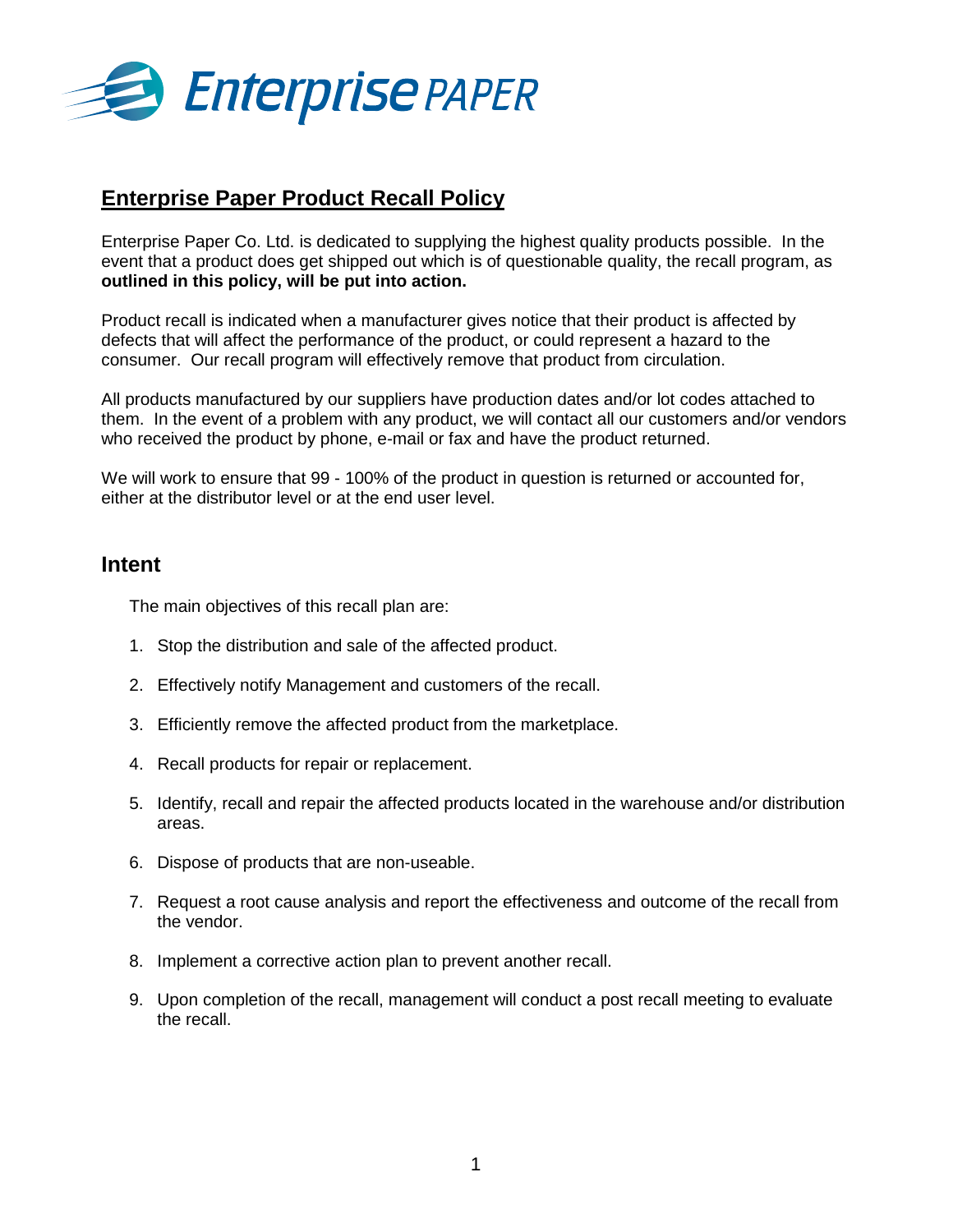## **Recall Terms and Definition**

Product recall is initiated when a Supplier or Customer contacts us and advises that there may be product found to contain serious defects in manufacturing, parts, or where the product may represent a health hazard to the consumer. The procedures implemented should effectively remove the product from circulation, and ensure that customers are able replace the product.

### **Recall Team**

It is important to have a team responsible for traceability. The Team is responsible for coordinating all aspects of the product recall. A recall coordinator is to be appointed and members of a recall team identified from the various functional areas. Together the team will assist the Recall Coordinator in the event of the recall all members must ensure that all procedures are carried out effectively and efficiently. The team is to receive appropriate training so that they understand their responsibilities.

## **The Recall Process**

### **1st Stage - Investigation of Complaint**

Once we have been notified of the recall or customer complaint, it is necessary to start documentation and detailed product tracking. The record keeping of the incidents will keep things organized and demonstrate due diligence (in a court of law). This will result in a simpler and quicker recall or tracking procedure. It also reduces the short term and long term costs of the recall or complaint.

The investigation of the customer complaint is the first step of the recall procedure.

- 1. Gather information from the customer about the nature of the product complaint.
- 2. Assemble the personnel needed to conduct a product complaint investigation.
- 3. Conduct a thorough investigation into the problem with the affected product.
- 4. Determine the nature and potential causes of the problem.
- 5. Determine any other product(s) that may potentially be affected.
- 6. Complete the Problem Report with all information.
- 7. Determine, from the criteria below, whether:
- 8. Product Recall: Potential health hazard during use of product(s).
- 9. Product Withdrawal: a quality related issue with the affected product(s).
- 10. No Corrective Actions: an isolated incident with the affected product(s).
- 11. Based on the above results, proceed to 2nd stage for the tracking of Finished Product, Work-In-Progress, or Materials.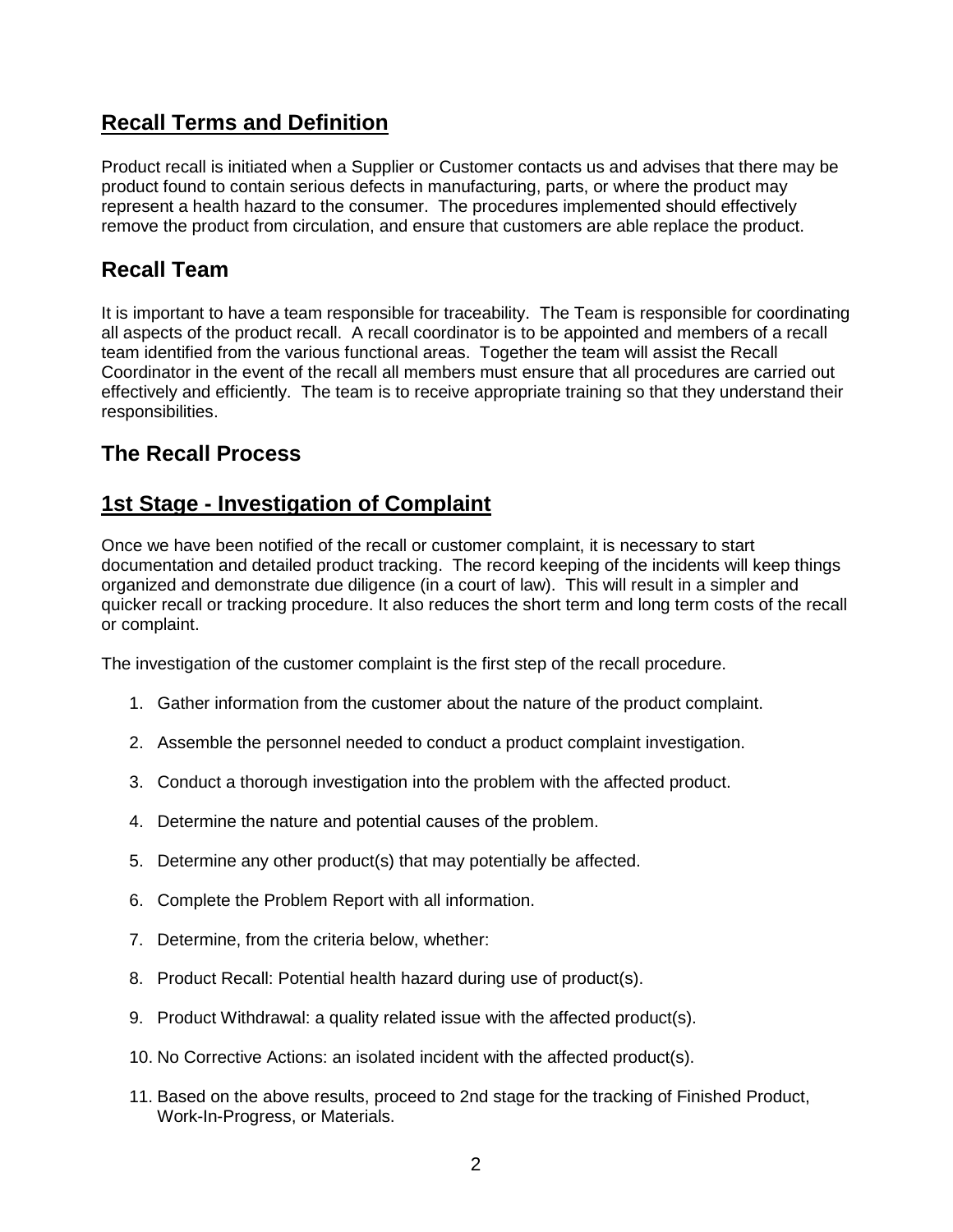# **2nd Stage - Tracking of Product**

There are 3 types of tracking

- 1. **Finished Product** All Finished Product shipped can be tracked using the computer database.
- 2. **Work-In-Progress Product** All Work-In-Progress products can be tracked using the computer database.
- 3. **Materials**  All Materials received can be tracked by the Receiving Log kept in the accounts payable department.

# **Tracking Procedures**

#### **(A) Finished Product (products which HAVE been partially or completely distributed):**

- 1. Assemble the personnel needed to conduct tracking of a finished product.
- 2. Identify the affected and any other potentially affected product(s), product code(s) and production date(s).
- 3. Determine, from the production records the quantity of affected product(s) produced.
- 4. Determine, from the Shipping Log in the accounts payable area, the last day of shipment (and the customer) for the affected product(s).
- 5. Determine from computer database, all the customers who purchased the affected product(s) during this period. (i.e. period  $=$  day of packaging to last day of shipment)
- 6. Determine, from the Inventory Records, the remaining quantity of the affected product(s) in our inventory.

#### (B) **Work-In-Progress (products which HAVE NOT been distributed):**

- 1. Assemble the personnel needed to conduct tracking of a work-in-progress product
- 2. Identify the affected and any other potentially affected product(s), product code(s) and production date(s) from the production records.
- 3. Determine, from the Production Records, the quantity of the affected product(s) produced.
- 4. Locate the affected product(s) and isolate them for inspection and repair.
- 1. Determine, from the computer database, all the customers who purchased the affected product(s) during this period (i.e. period  $=$  day of packaging to last day of shipment)
- 2. Determine, from the Inventory Records, the remaining quantity of the affected product(s) in our inventory.

#### (C) **Materials**

- 1. Identify the affected and any other potentially affected material(s) and lot number(s)/quality control code/receiving date(s).
- 2. Determine, from the Receiving Log record, the quantity and the receiving date of the affected material(s) received.
- 3. Based on the type and size of the material, determine all the finished product(s) associated with the affected material(s).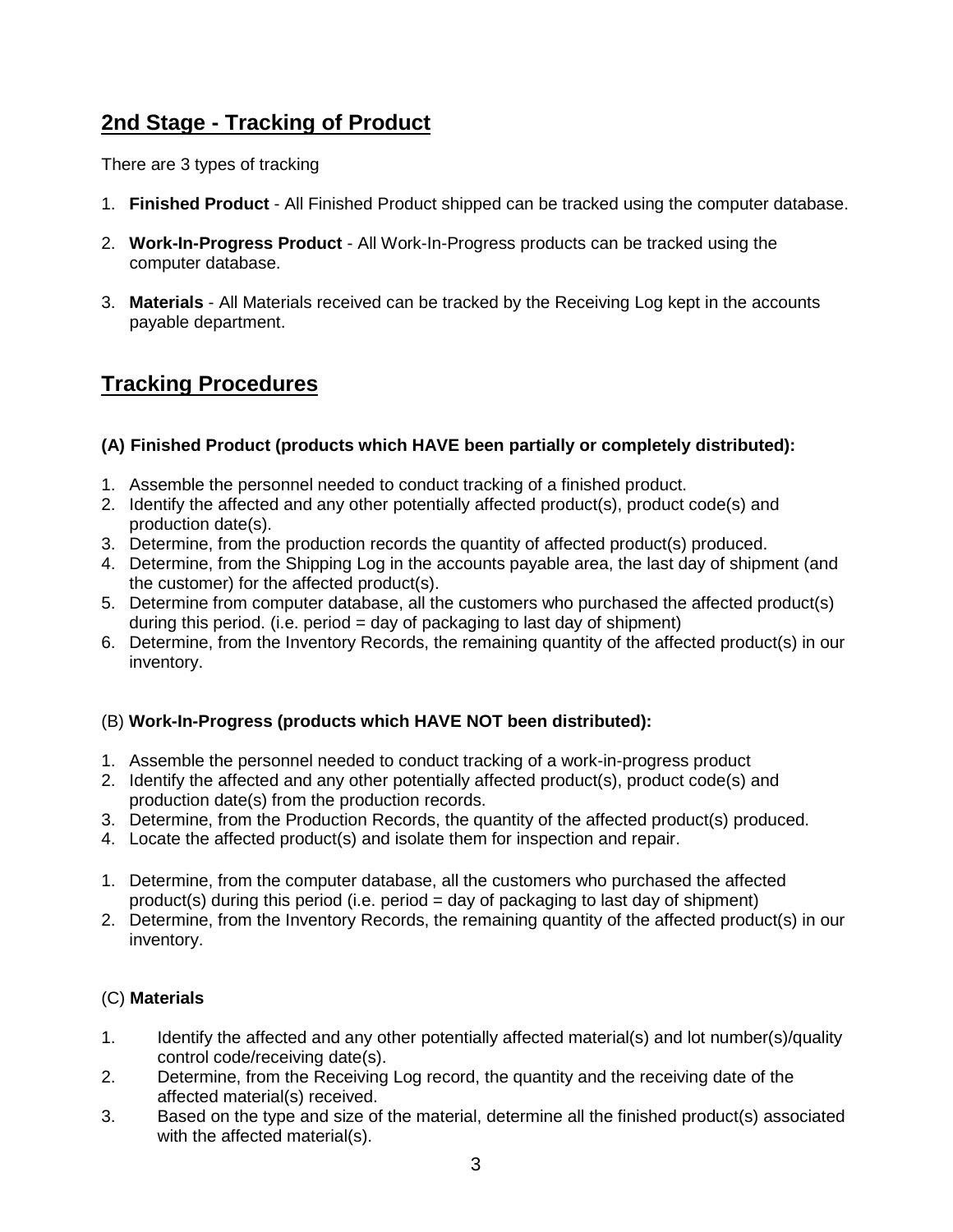- 4. Determine, from the Production Records the period of use for the affected material(s).
	- (A) Given the affected period and product, determine from the Inventory Records the quantity of the affected product(s) associated with the affected material(s) in this period.
	- (B) Determine, from the Vendor Production Records the day the affected product(s) entered into our inventory (i.e. packaging date).
	- (C) Determine, from the Shipping Log in the accounts payable, the last day of shipment (and the customer) for the affected product(s).
	- (D) Determine, from the computer database, all the customers who purchased the affected product(s) during this period (i.e. period  $=$  day of packaging to last day of shipment)
	- (E) Determine, from the Inventory Records, the remaining quantity of the affected product(s) in our inventory.
	- (F) Locate any remaining affected packaging material(s) from the storage shelves.

# **3rd Stage A - Product Recall**

- 1. Assemble the Recall Team.
- 2. Gather all information collected in the tracking process.
- 3. Detain and segregate all products to be recalled which are in our control. Adhere a HOLD sign and complete the QA Incident Hold Form.
- 4. Fax the Notification of Recall to the affected customers.
- 5. Ensure the following information:
	- a. Name and Product Code of the withdraw/recalled product(s).
	- b. Production date(s) of the withdraw/recalled product(s).
	- c. Reason for the withdraw/recall.
	- d. Quantity of withdraw/recalled product(s) distributed.
	- e. Quantity of withdraw/recalled product(s) in inventory.
	- f. Area(s) of distribution and customers affected.
- 6. Coordinate and monitor the recovery of all affected product(s).
- 7. Conduct reconciliation on the total quantity of recalled product and affected product in inventory against the total quantity produced.
- 8. Randomly remove and submit samples of recalled product(s) for independent testing.
- 9. Collect testing results and discuss the results/corrective action.

#### **3rd Stage B - Product Withdrawal**

- 1. When it is determined to be a product withdrawal follow the following steps;
- 2. Assemble the Recall Team.
- 3. Gather all information collected in the tracking process.
- 4. Detain and segregate all products to be recalled which are in our control. Adhere an ON HOLD label and complete the QA Incident Hold Form.
- 5. Fax the Notification of Withdrawal to the affected customers. Request that all product recovered be sent to our company
- 6. Coordinate and monitor the recovery of all affected product(s).
- 7. Conduct reconciliation on the total quantity of withdrawn product in inventory against the total quantity produced.
- 8. Collect testing results and discuss the results/corrective action with the Recall Management Team.